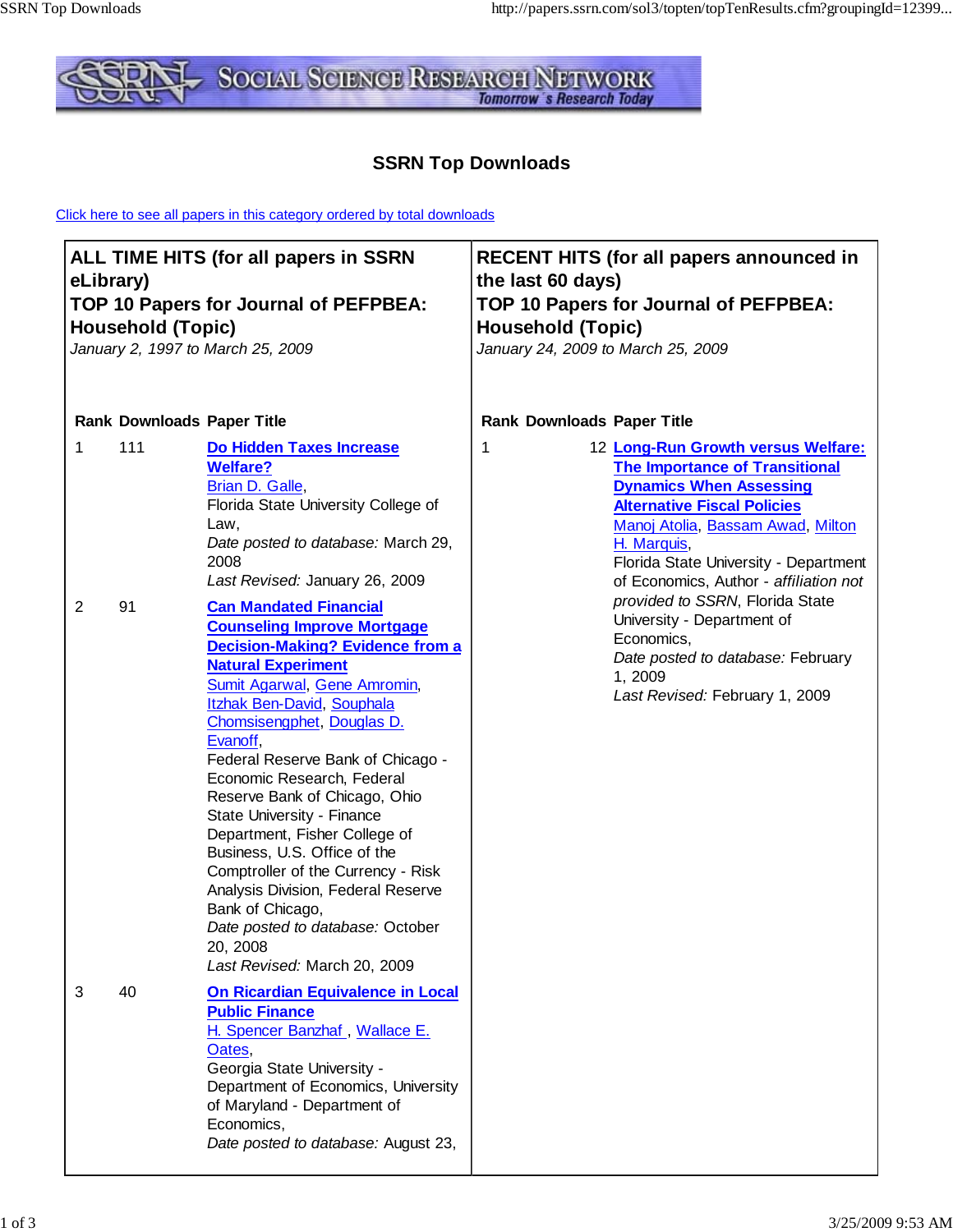|   |    | 2008<br>Last Revised: August 23, 2008                                                                                                                                                                                                                                                                                                                                       |
|---|----|-----------------------------------------------------------------------------------------------------------------------------------------------------------------------------------------------------------------------------------------------------------------------------------------------------------------------------------------------------------------------------|
| 4 | 35 | <b>The EU Savings Directive (ESD):</b><br><b>Taxation of Savings Income in the</b><br><b>Form of Interest Payments</b><br>(2003/48/EC, June 2003)<br><b>Arvind Ashta,</b><br>Burgundy School of Business (ESC<br>Dijon), France - CEREN,<br>Date posted to database: November<br>1, 2008<br>Last Revised: November 12, 2008                                                 |
| 5 | 26 | <b>Tax Salience, Voting, and</b><br><b>Deliberation</b><br>Rupert Sausgruber, Jean-Robert<br>Tyran,<br>University of Innsbruck - Department<br>of Economics & Statistics, University<br>of Copenhagen - Department of<br>Economics,<br>Date posted to database: November<br>3, 2008<br>Last Revised: November 9, 2008                                                       |
| 6 | 22 | <b>Just Keep My Money! Supporting</b><br><b>Tax-Time Savings with US</b><br><b>Savings Bonds</b><br>Peter Tufano,<br>Harvard Business School,<br>Date posted to database: October<br>16, 2008<br>Last Revised: October 20, 2008                                                                                                                                             |
| 7 | 19 | <b>Ageing Municipalities,</b><br><b>Gerontocracy and Fiscal</b><br><b>Competition</b><br>Anna Montén, Marcel P. Thum,<br>Technical University Dresden -<br>Faculty of Business and Economics,<br>Dresden University of Technology -<br>Faculty of Economics and Business<br>Management,<br>Date posted to database: November<br>24, 2008<br>Last Revised: November 24, 2008 |
| 8 | 17 | <b>Operative Gift and Bequest</b><br><b>Motives</b><br>Andrew B. Abel,<br>University of Pennsylvania - Finance<br>Department,<br>Date posted to database: August 19,<br>2004<br>Last Revised: August 19, 2004                                                                                                                                                               |
| 9 | 17 | <b>Suburbanization and</b><br><b>Homeownership Rates</b><br>Wolfgang R. Koehler,<br>University of Zurich,                                                                                                                                                                                                                                                                   |